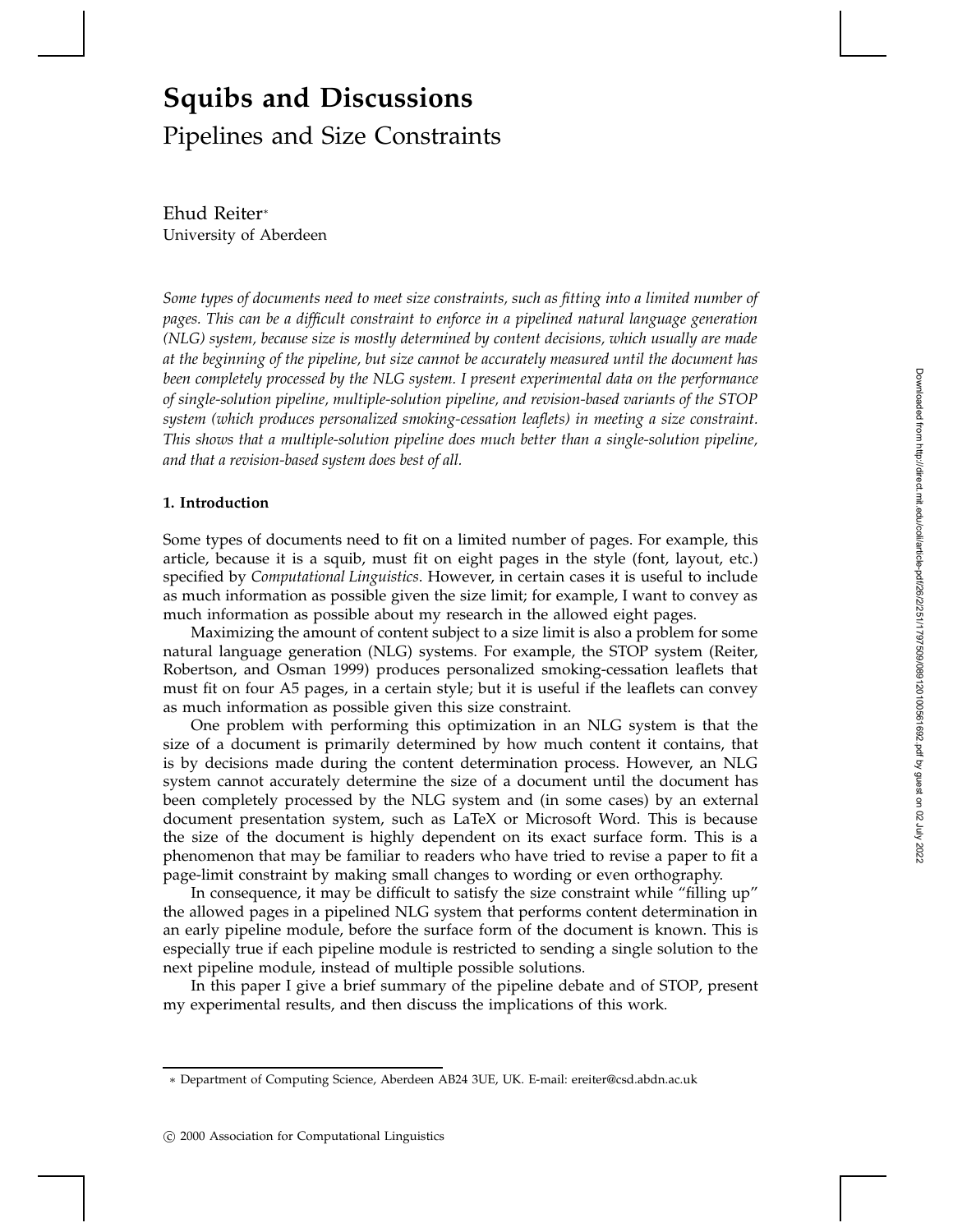# **2. Pipelines in NLG**

For the past 20 years, the NLG community has generally agreed that modularizing NLG systems is sensible. This has become even more true in recent years, because of a growing trend to incorporate existing modules (especially realization systems such as fuf/surge [Elhadad and Robin 1997]) into new systems. While different systems use different numbers of modules, all recent systems that I am aware of are divided into modules.

This leads to the question of how modules should interact. In particular, is it acceptable to arrange modules in a simple pipeline, where a later module cannot affect an earlier module? Or is it necessary to allow revision or feedback, where a later module can request that an earlier module modify its results? If a pipeline is used, should modules pass a single solution down the line, or should they pass multiple solutions and let subsequent modules choose between these?

Many authors have argued that pipelines cannot optimally handle certain linguistic phenomena. For example, Danlos and Namer (1988) point out that in French, whether a pronoun unambiguously refers to an entity depends on word ordering. This is because the pronouns *le* or *la* (which convey gender information) are abbreviated to *l'* (which does not contain gender information) when the word following the pronoun starts with a vowel. But in a pipelined NLG system, pronominalization decisions are typically made earlier than word-ordering decisions; for example in the three-stage pipelined architecture presented by Reiter and Dale (2000), pronominalization decisions are made in the second stage (microplanning), but word ordering is chosen during the third stage (realization). This means that the microplanner will not be able to make optimal pronominalization decisions in cases where *le* or *la* are unambiguous, but *l'* is not, since it does not know word order and hence whether the pronoun will be abbreviated.

Many other such cases are described in Danlos's book (Danlos 1987). The common theme behind many of these examples is that pipelines have difficulties satisfying linguistic constraints (such as unambiguous reference) or performing linguistic optimizations (such as using pronouns instead of longer referring expressions whenever possible) in cases where the constraints or optimizations depend on decisions made in multiple modules. This is largely due to the fact that pipelined systems cannot perform general search over a decision space that includes decisions made in more than one module.

Despite these arguments, most applied NLG systems use a pipelined architecture; indeed, a pipeline was used in every one of the systems surveyed by Reiter (1994) and Paiva (1998). This may be because pipelines have many engineering advantages, and in practice the sort of problems pointed out by Danlos and other pipeline critics do not seem to be a major problem in current applied NLG systems (Mittal et al. 1998).

# **3. STOP**

The STOP system (Reiter, Robertson, and Osman 1999) generates personalized smokingcessation leaflets, based on responses to a questionnaire about smoking likes and dislikes, previous attempts to quit, and so forth. The output of the system is a four-page leaflet; each page is size A5. An example of the two "inside" pages of a leaflet produced by STOP is shown in Figure 1. A STOP leaflet also contains a front page that is only partially generated (the rest is logos and fixed text) and a back page that is selected from a collection of 16 possible back pages, but is not otherwise personalized; these are not shown here due to space restrictions.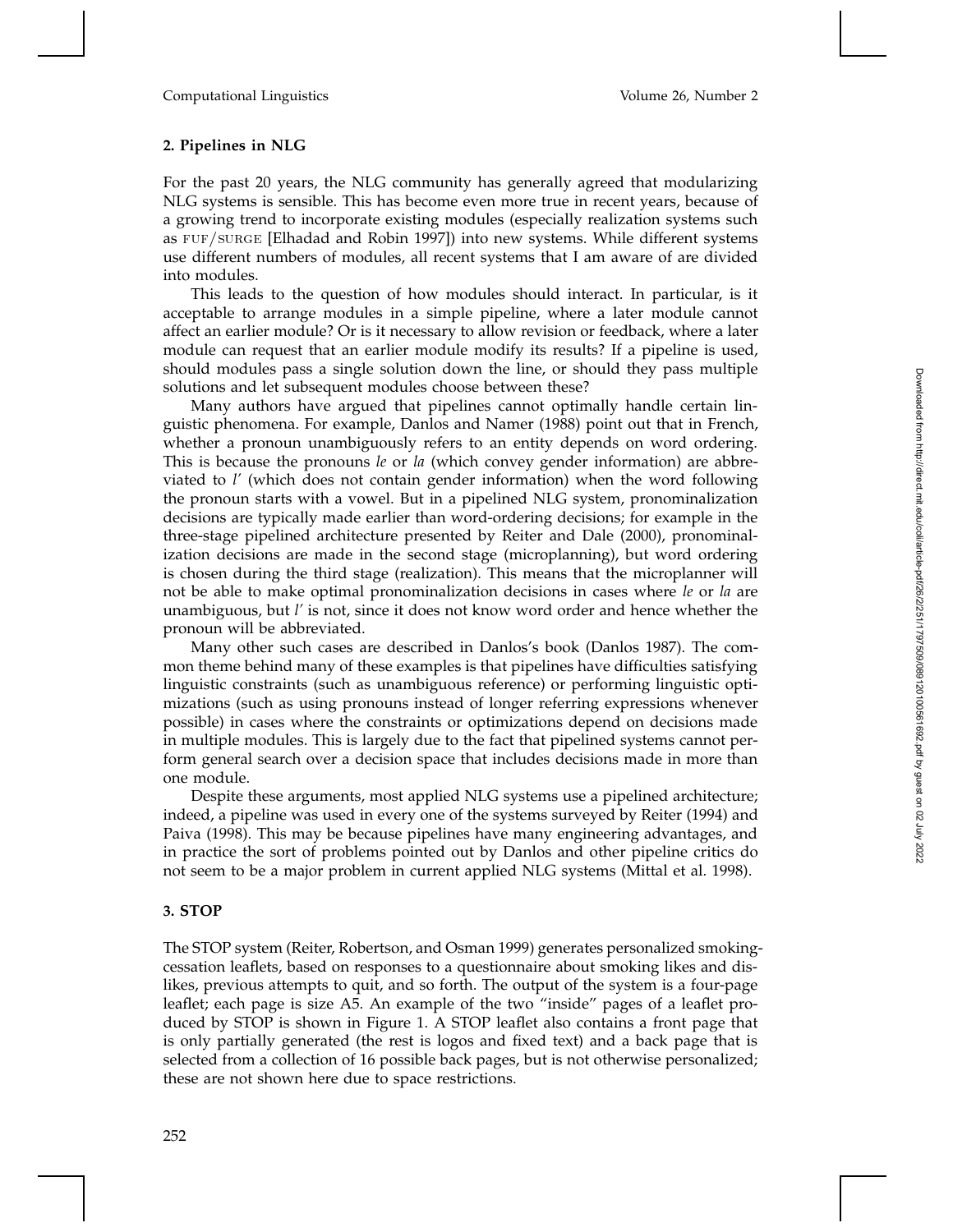

253

- 
- 
- 

Downloaded from http://direct.mit.edu/coli/article-pdf/26/2/251/1797509/099120100561692.pdf by guest on Downloaded from http://direct.mit.edu/coli/article-pdf/26/2/251/1797509/089120100561692.pdf by guest on 02 July 2022

02 July 2022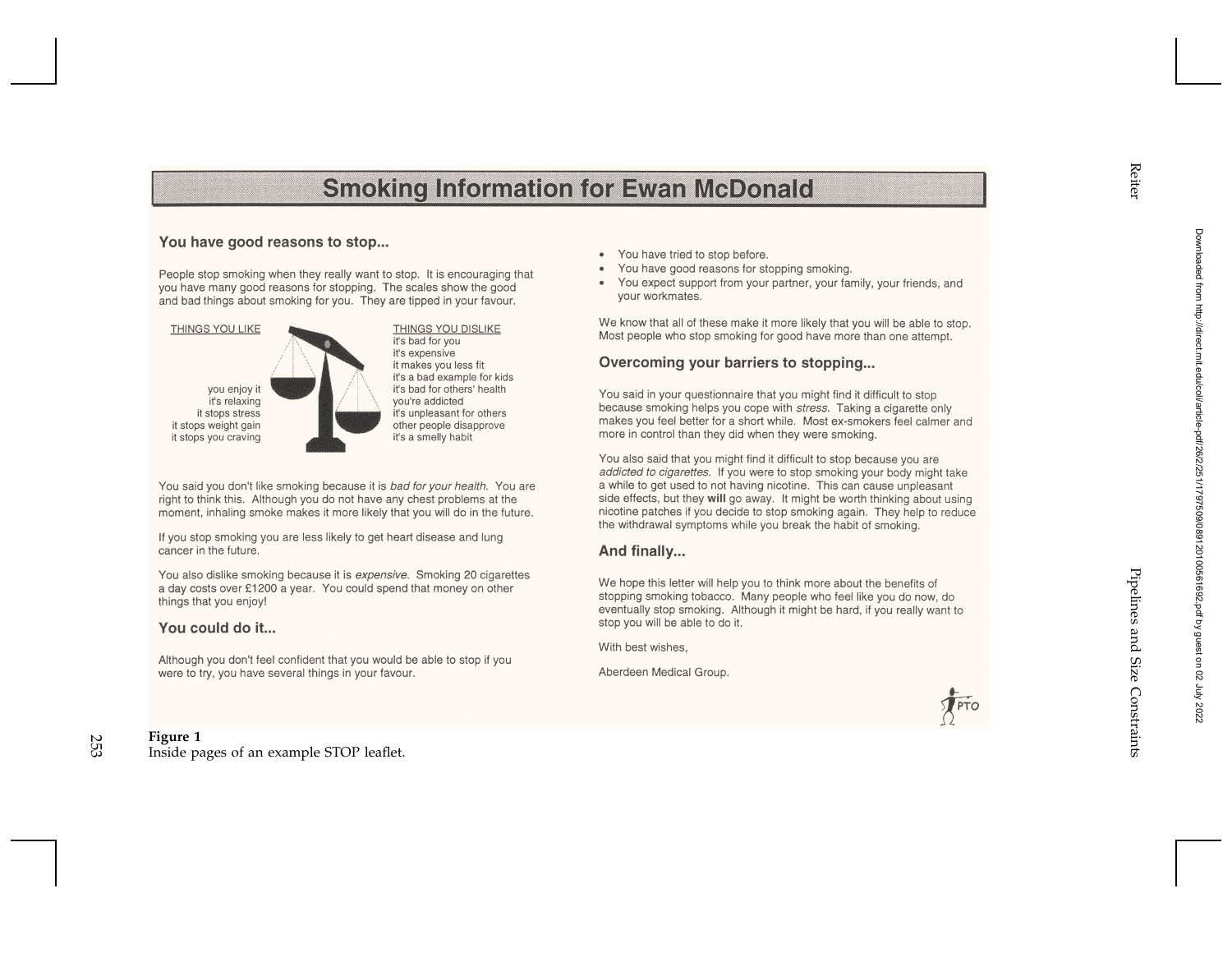A STOP leaflet must fit on four A5 pages; this is a hard constraint. Furthermore, it is important to communicate as much information as possible subject to the size constraint; this is a characteristic that the system tries to optimize. However, it is even more important that leaflets be easy to read, and size optimization should not be at the expense of readability. For example, replacing an itemized list (such as the one at the top of the second page in Figure 1) by a complex multiclause sentence can reduce size but often makes leaflets harder to read, especially for poor readers; hence we do not do this.

The original version of STOP used a three-stage pipelined architecture (with each pipeline module producing only one solution) similar to the one presented by Reiter and Dale (2000). An initial document-planning stage produced a **document plan** data structure, which specified the content of the document in terms of **messages**. In STOP, messages were represented as strings (or lists of strings) that specified word forms and word order, but not punctuation, capitalization, and intertoken white space. The document plan also specified how messages were grouped into higher-level structures (such as paragraphs); discourse relations between messages or groups of messages; and the importance of each message and message group.

Once an initial document plan had been produced, the document trimmer component of the document planner attempted to ensure that the document produced by the document plan did not exceed four A5 pages. It did this using a heuristic function that estimated the size of the final document from the document plan. If the heuristic size estimator indicated that the document was too large, the trimmer identified the least important message in the document plan, deleted this message, and recalculated the document's estimated size. <sup>1</sup> This process continued until the document fitted on four A5 pages according to the size estimator. At this point the document plan was passed on to the other stages of the system, microplanning and realization. These performed tasks such as deciding when discourse relations should be expressed via cue phrases, and adding appropriate punctuation, capitalization, and white space to the text (both of which tasks, incidentally, are affected by trimming and hence must take place after it). The realizer produced an RTF file, which was printed using Microsoft Word; in a sense Word could be considered to be a fourth pipeline stage.

The main difficulty in this approach was estimating the size of the final document. Since messages were represented as strings, we initially thought it would be easy to build an accurate size estimator. But in fact this proved to be a difficult task, because the size of a document is highly dependent on its exact surface form, including cue phrases, punctuation and capitalisation, and even typographic features such as bold face.

For example, consider the leaflet extract shown in Figure 1. This fits on two A5 pages, as desired. However, if "*bad for your health*" in the paragraph just below the graphic were changed from italic face to bold face, then this paragraph would require four lines instead of three lines. Our layout style does not allow a section to start on a page unless both the section header and two lines of section text can fit on the page. Therefore, increasing the size of this paragraph to four lines causes Word to start the section headed "**You could do it** ::::" on the next page; this makes the leaflet overflow onto an additional page, and thus violate the overall size constraint.

Thus, a very small change in a document (such as changing a few words from italics to bold) can cause significant changes in a document's size. The fact that a

<sup>1</sup> This is a simplification, as the trimmer also considers dependencies between messages and the importance of message groups. Trimming is in essence a type of bin-packing, and no doubt there is scope for improving the trimmer by incorporating into it sophisticated bin-packing algorithms.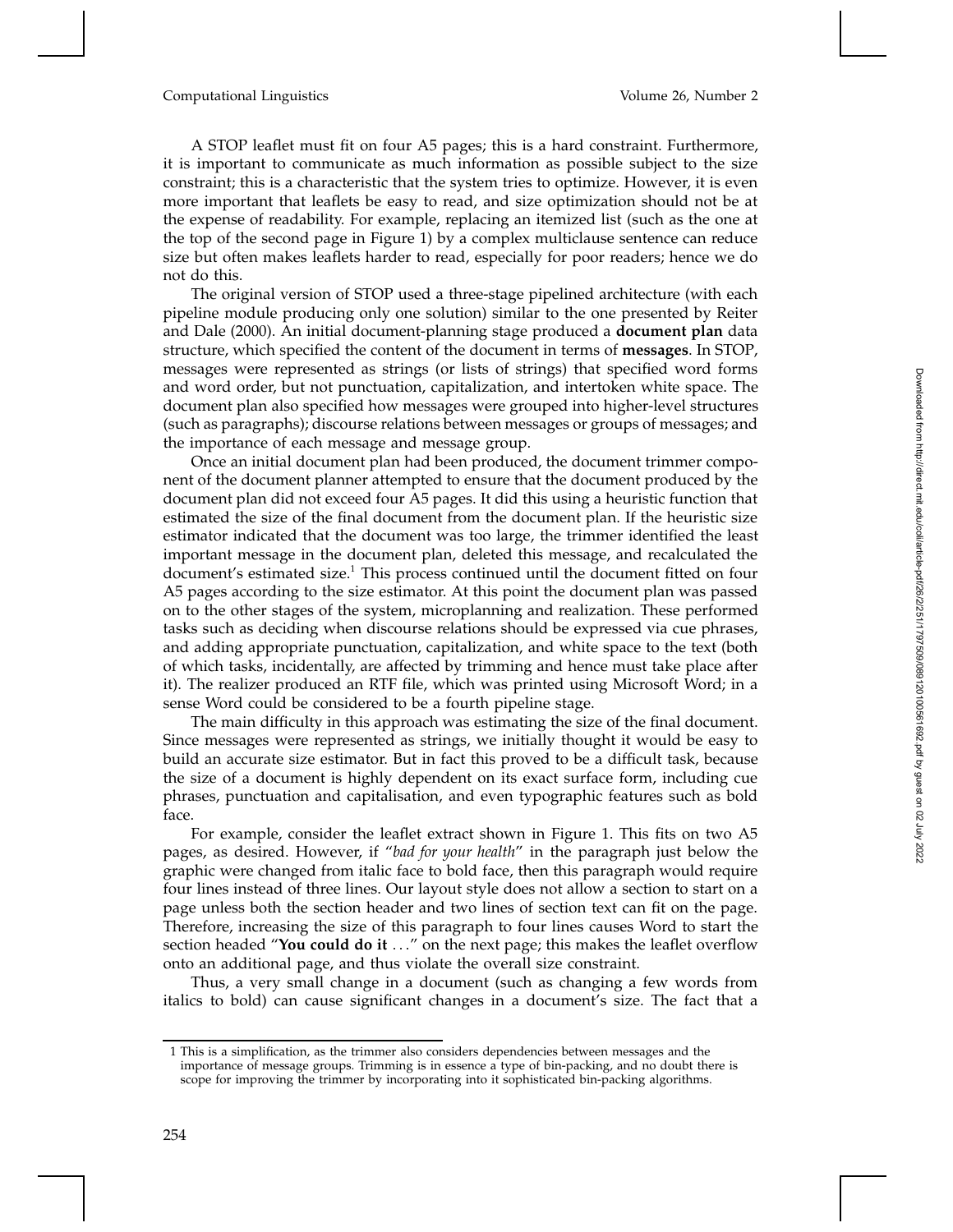document's size is so sensitive to its exact surface form is what makes size estimation difficult.

As a result of such problems, although the size estimator soon grew in complexity considerably beyond what we had originally intended, it still made mistakes. In most cases it was fairly accurate, but it was not 100% accurate on 100% of the documents.

As the estimator grew in complexity, another problem appeared, which was the difficulty of keeping it up-to-date. A clinical trial of the STOP system started in October 1998, and in the months immediately preceding the trial, numerous bug fixes and improvements were made to STOP by the development team. Some of these changes impacted the size estimator, but developers did not always update the size estimator accordingly. In part this was because updating the size estimator in some cases required considerably more work than making the actual bug fix or improvement, and the developers had many urgent changes that needed to be made to the core software in this period.

In other words, another difficulty with building an estimator that predicted the behavior of the microplanner, realizer, and Word was that it was difficult and timeconsuming to maintain the accuracy of the estimator as changes were made to the microplanner and realizer, and also to the exact RTF structures produced by our system for Word to process.

## **4. Experimental Results**

STOP is currently being tested in a clinical trial, in order to determine its effectiveness in helping people stop smoking. The version of STOP used in the clinical trial had a single-solution pipeline architecture as described above. Its trimmer used a size estimator that was tuned to be conservative (and hence often produced leaflets that were smaller than they could have been), but still in a few cases underestimated true length and hence resulted in leaflets that were five A5 pages instead of four. Such leaflets were manually fixed by the researchers running the trial, usually by adjusting the formatting of the leaflet (for example, margins or interparagraph separation). We felt this was not acceptable for a production version of STOP, however; such a system should guarantee conformance to the length constraint without needing manual intervention. Also, conformance should be achieved by adjusting content, not formatting. The formatting of STOP leaflets was designed by an expert graphic designer with the goal of enhancing readability, and we believed it should be treated as fixed, not variable. 2

In order to explore what should be done in a production version of STOP, we conducted some experiments (after the STOP clinical trial had started) on the impact of different architectures on satisfying the size constraint while utilizing as much as possible of the available space. For these experiments, we took the version of the system used in the clinical trial (including accumulated bug fixes and enhancements), and retuned the size estimator to take into account these accumulated changes. After retuning, STOP produced leaflets that fit the size constraint for all members of a "tuning set" of 150 questionnaires. Then we made the following changes:

 A **delta** parameter was added to the size estimator; essentially, a delta of N makes the estimator think that a page can hold N more lines of text than it can in reality contain.

<sup>2</sup> Similarly, I believe the editors of *Computational Linguistics* would not be pleased if I submitted a squib that conformed to the eight-page size limit by using nonstandard margins or line spacing.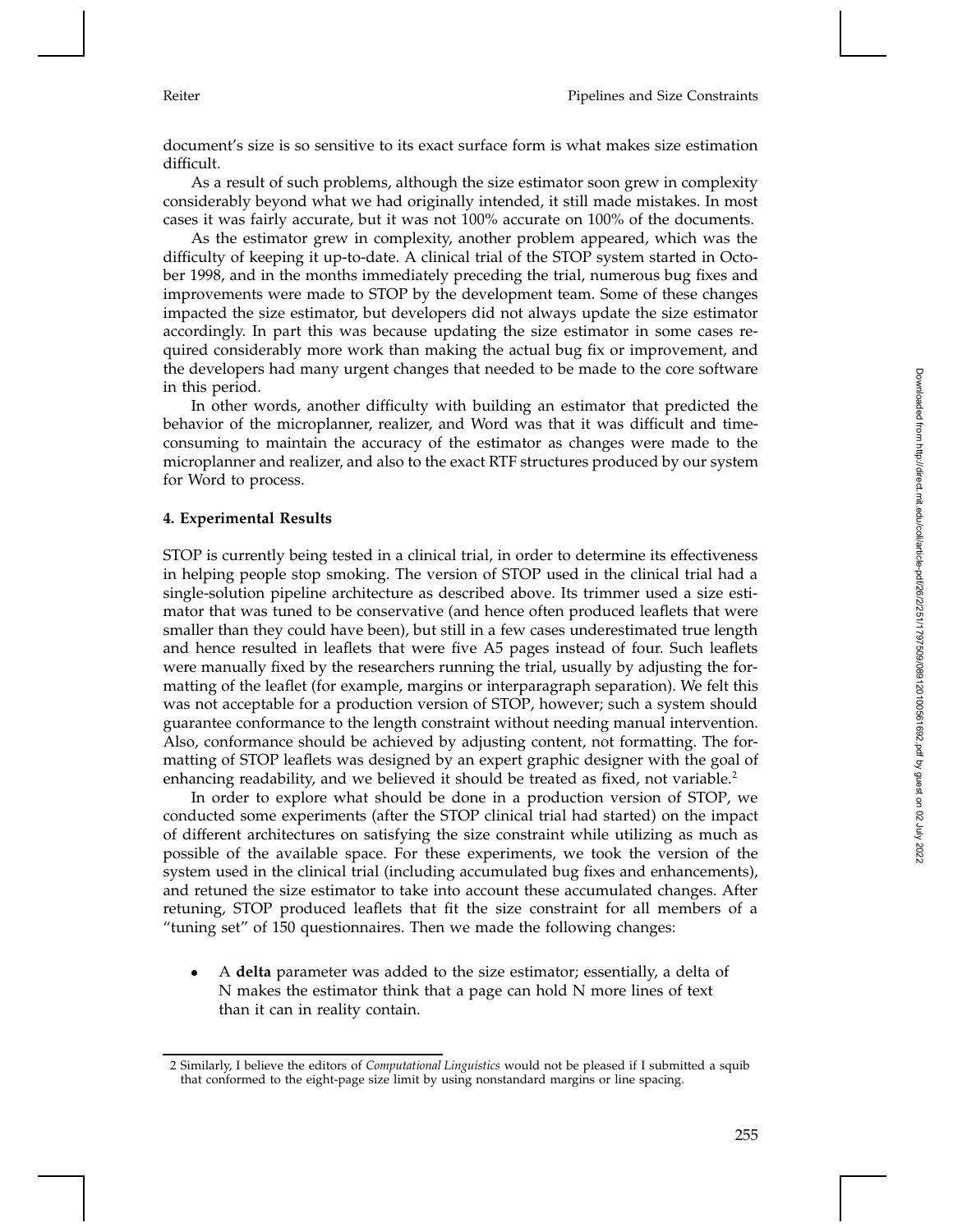Computational Linguistics Volume 26, Number 2

- A multiple-solution mode was added to the system. In this mode, the trimmer is run several times, at different delta values. The resultant document plans are processed by the rest of the system and by Word, and a choice module picks the resulting document that has the highest word count while still satisfying the size constraint.
- A revision mode was added to the system. In this mode, the system generates an initial document using a fixed delta. Then, a revision module obtains the actual size of the document from Word, and either deletes an additional message (if the document is too large) or restores the last deleted message (if the document meets the size constraint). This process continues until the system finds the largest document that meets the size constraint. 3

The modified system was run on a set of 1,000 questionnaires from the clinical trial, in the original single-solution pipeline mode, in the multiple-solution pipeline mode, and in revision mode. For the pipeline modes, the system was run with the deltas 2, 1, 0, 1, 2, 3, 4, 5, and 6. Measurements were made of:

- The percentage of leaflets that exceeded the size constraint.
- For leaflets satisfying the size constraint, the average number of words in the two inside pages, both as an absolute number and as a percentage of the number of words in the inside pages when processed under revision mode.
- The average processing time (total elapsed time, not just computation time) required per document, on a Pentium 266MHz with 128MB of memory. 4

These results are shown in Tables 1 and 2. For multiple-solution pipelines, we tried all pairs, triples, and quadruples of deltas between 2 and 6, and in Table 2 only show the results for the pair, triple, and quadruple that led to the highest average word count while always satisfying the size constraint. We also ran STOP on the full set of 2,582 clinical-trial questionnaires in single-delta mode with deltas of 1, 0, and 1, in order to get a more accurate estimate of the number of constraint violations under these deltas.

# **5. Discussion of Results**

As expected, the single-delta figures show that as the delta increases, both the average word count and the number of leaflets that exceed the size constraint also increase. Note that although none of the leaflets produced from the 150-questionnaire "tuning

<sup>3</sup> Our revision module did not give any guidance as to where messages should be added. This sometimes led to wasted space in situations where a message could be added to one part of the leaflet but not others (for example, to the first inside page but not the second), if the next message in the undelete list was in a portion of the leaflet that had no unused space.

<sup>4</sup> This measurement was made on a subset of 100 documents, because this is the size of collection that STOP was designed to be able to process in one run. While the core NLG system could process any number of documents, the support code (user-interface, logging, file management) worked poorly when processing more than 100–200 documents in one run. For word count and constraint violation data, we simply restarted the system if it hung when processing 1,000 questionnaires; but this seemed less appropriate for execution time data.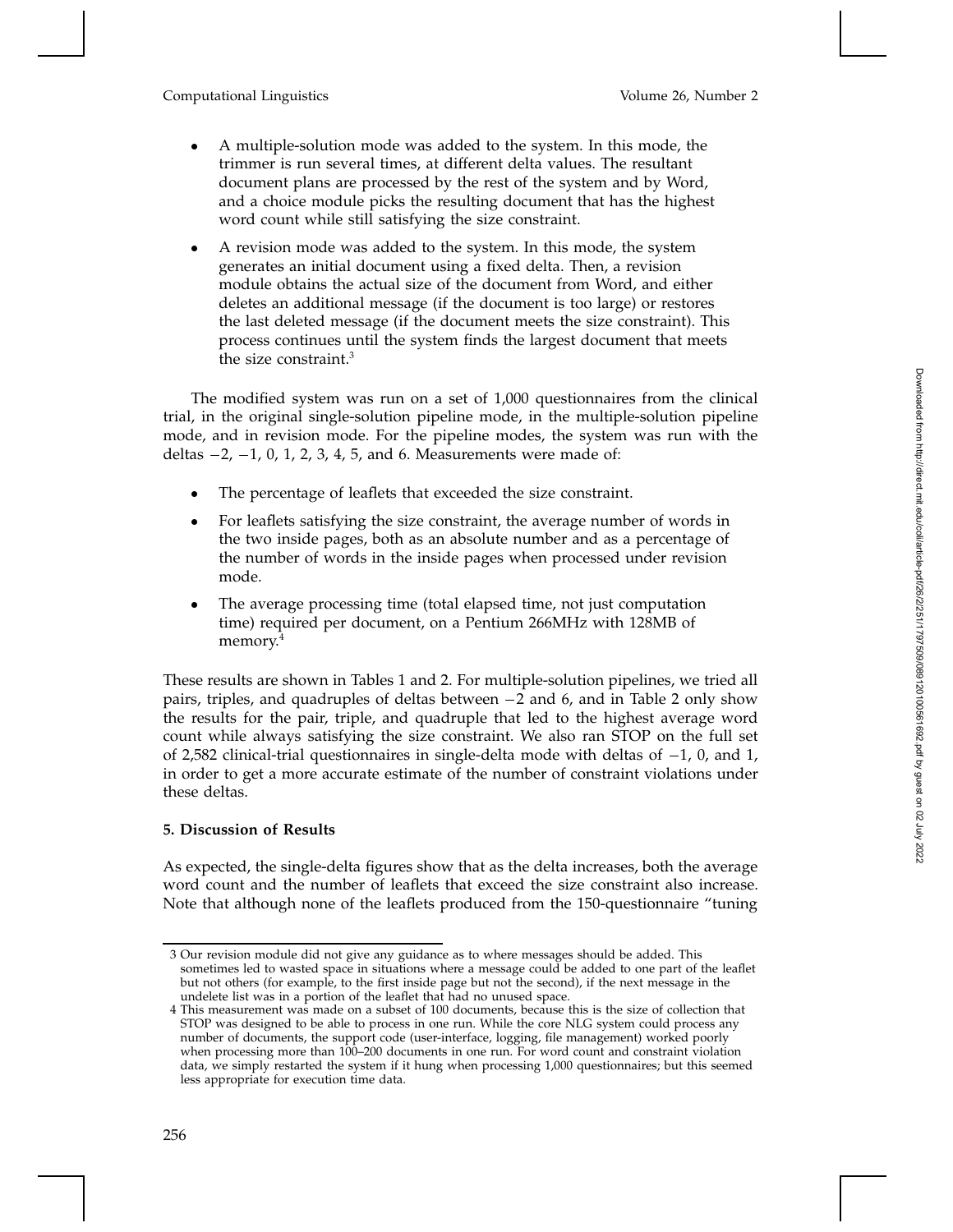# **Table 1**

Results of single-solution pipeline mode

| delta                                                                                                                    |         | $-2$ $-1$ 0 1 2 3 4 5         |                             |    |     |    | -6    |
|--------------------------------------------------------------------------------------------------------------------------|---------|-------------------------------|-----------------------------|----|-----|----|-------|
| size constraint violations $(\%)$<br>Average word count (legal leaflets)<br>Word count as % of revision mode 79 84 88 92 | 303 320 | 0 0 0.04 0.97 7.3 16 25 35 42 | 336 350 359 364 373 375 378 | 93 | 96. | 98 | 98 99 |

### **Table 2**

Performance of different modes when meeting the size constraint in 100% of cases

| architecture                                                                                                   | Average word count | Average size<br>$\frac{1}{2}$ of revision) | Average<br>processing time |
|----------------------------------------------------------------------------------------------------------------|--------------------|--------------------------------------------|----------------------------|
| 1 solution (delta $= -1$ )                                                                                     | 320                | 84                                         | 2.2s                       |
| 2 solutions (deltas $= -1, 4$ )<br>3 solutions (deltas $= -1, 2, 6$ )<br>4 solutions (deltas = $-1$ , 2, 4, 6) | 369<br>378<br>380  | 96<br>98<br>99                             | 5.2s<br>5.9s<br>6.2s       |
| revision                                                                                                       | 385                | 100                                        | 9.8 <sub>s</sub>           |

set" violated the size constraint with a delta of 0, one leaflet produced from the full 2,582-questionnaire data set did break the size constraint at this delta. This is perhaps not surprising, it merely shows that as the size of the document set increases, so does the worst-case performance of the heuristic size estimator. It is possible that in a very large data set (hundreds of thousands of questionnaires), some leaflets might break the size constraint even at a delta of  $-1$ .

Shifting to a multiple-solution pipeline dramatically improves performance. Average leaflet size while guaranteeing conformance to the size constraint jumps from 320 words in single-delta mode to 369 with two solutions; an increase of 15% in the number of words in the leaflet. We get still better results with three and four solutions, although the increase is not as dramatic. The best results of all are in revision mode, although the increase in size over a four-solution pipeline (385 words versus 380 words) is small. However, revision mode also is robust in the face of increased data set size (we can be confident that the size constraint will be satisfied even on a set of a million questionnaires) and "last-minute" changes to the code. If developers tweak the main STOP code and forget to update the size estimator, revision mode will still always produce documents that conform to the size constraint; it just may take longer to do the revision. In contrast, changes to the code may result in the multiple-solution pipeline producing documents that do not conform to the size constraint.

As expected, processing time is lowest for the single-solution pipeline and highest for revision mode. However, in the context of STOP, even the 9.8 seconds required in revision mode is acceptable; under this mode a batch of 100 leaflets can still be generated in under 20 minutes.

# **6. Implications**

In STOP, the single-solution pipeline does a poor job at meeting the size constraint while utilizing as much of the available space as possible. No doubt the performance of the single-solution pipeline could be enhanced by adding more complexity to the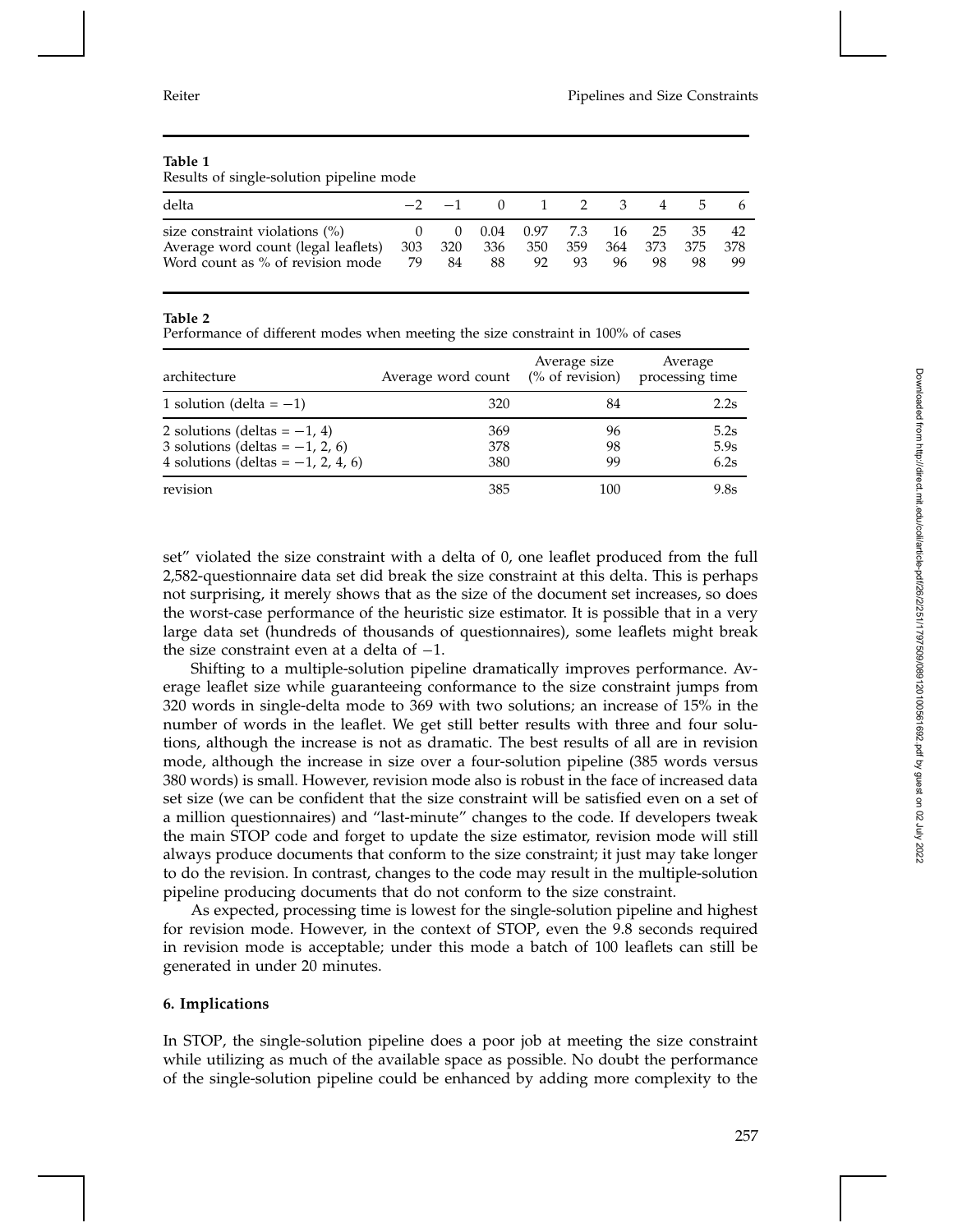size estimator; but such a system still would not give 100% accurate estimates on 100% of the generated documents. Furthermore additional complexity would make the estimator harder to maintain as changes were made to the code being estimated.

Both the multiple-solution pipeline and revision mode do a much better job of utilizing the available space while observing the size constraint. Revision mode does better than the multiple-solution pipeline, but only slightly. However, revision mode is robust in the face of increased data set size and changes to the code.

The effectiveness of multiple-solution pipelines should perhaps not be surprising, given the popularity of such pipelines in other areas of speech and language processing. For example, in a speech system a word-level analysis component may pass several word hypotheses to a language model; and in a natural language analysis system, a morphology system may pass several possible analyses of a surface form word to a parser. However, multiple-solution pipelines have not received a great deal of attention in the NLG community. I am not aware of any previous NLG papers that presented experimental data comparing single-solution to multiple-solution pipelines, and many NLG pipeline critics (including Danlos) assume that pipeline modules only produce one solution.

Do these results generalize to other constraints and optimizations? In principle, it seems that similar findings should apply to other constraints and optimizations that depend on decisions or measurements made in more than one module. However, a big caveat is that many of the constraints and optimizations important to NLG systems are difficult to measure, which may lessen the benefits of complex architectures. For example, an important constraint in STOP is that texts should be easy to read for poor readers. However, the only computational mechanism we are aware of for measuring reading difficulty is reading-level formulas (such as Flesch Reading Ease), whose accuracy is doubtful (Kintsch and Vipond 1979). Without reliable global measures of readability, perhaps the best we can do (and the approach adopted in STOP) is to design messages that readability experts think are appropriate for poor readers; this is something that can be done in a single-solution pipeline architecture.

In other words, if we cannot properly measure the thing we are trying to optimize or satisfy (which may be the case with the majority of constraints and optimizations that today's NLG systems builders are concerned with), then there may be little value in shifting to a complex architecture that supports more sophisticated search (which is perhaps the main benefit of revision and multiple-solution pipelines). This may explain the continuing popularity of single-solution pipeline architectures in applied NLG systems.

# **Acknowledgments**

Many thanks to the STOP team and especially Roma Robertson, who kept on producing examples of STOP leaflets which the size estimator had difficulties with. My thanks also to Michael Elhadad, Chris Mellish, Vibhu Mittal, Daniel Paiva, and the anonymous reviewers for their very helpful comments; and a special thanks to Stephan Busemann for suggesting we investigate multiple-solution pipelines. This research was supported by the Scottish Office Department of Health under grant K/OPR/2/2/D318, and the Engineering and Physical Sciences Research Council under grant GR/L48812.

# **References**

- Danlos, Laurence. 1987. *The Linguistic Basis of Text Generation*. Cambridge University Press, Cambridge, UK.
- Danlos, Laurence and Fiammetta Namer. 1988. Morphology and cross dependencies in the synthesis of personal pronouns in Romance languages. In *Proceedings of the 12th International Conference on Computational Linguistics (COLING-88)*, volume 1, pages 139–141.
- Elhadad, Michael and Jacques Robin. 1997. SURGE: A comprehensive plug-in syntactic realisation component for text generation. Technical Report, Computer Science Dept, Ben-Gurion University, Beer